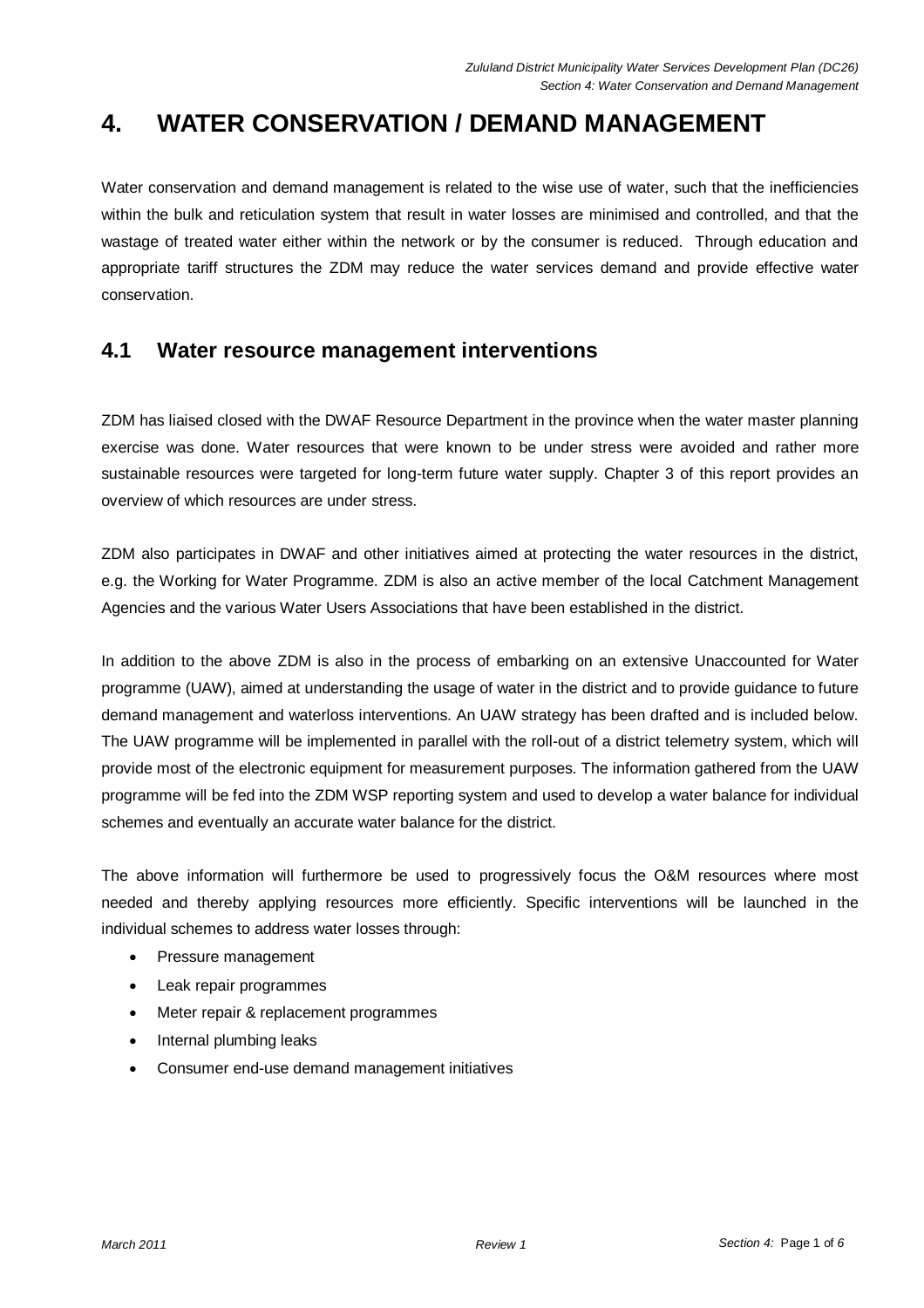## **NEED FOR AN UAW PROGRAMME**

The municipality has identified the need to embark on an Unaccounted for Water (UAW) programme for the district not only to save water but also to benefit from the many added advantages that can be linked to such a programme. A few such advantages are listed below:

- Reduced water consumption and water wastage;
- Improved quality of service provided with more consumers receiving water consistently (the need for example to close reservoirs at night will be substantially reduced or even completely eliminated);
- Improved coverage with billing and improved income stream for the municipality;
- Reduced costs to provide water services (less chemicals used, less maintenance required, etc);
- More efficient use of limited financial and human resources by focusing resources where most needed;
- Increased lifespan of infrastructure assets and postponing huge capital investments required to upgrade infrastructure in order to meet excessive growth in consumer consumption.

#### **PRINCIPLES**

Before embarking on any new initiative it is best to first clarify the principles that must guide the programme and thereby set the framework within which to operate, as follows:

- The approach should be holistic and should deal with the complete solution from design issues, through to operational challenges and included metering and billing shortcomings. All role-players within the organisation must be brought on board and ownership of the programme established inhouse.
- Remedial actions identified through the programme must involve the relevant staff of the municipality and thereby work towards permanent change for the long term. The programme should influence daily operations in such a manner that it becomes a "way of life" within the organisation and lead to ongoing sustainability.
- Remedial actions that are decided upon have to be reviewed or at least judged economically by comparing the investment required versus the anticipated "win" that will be achieved. The 80/20 principle should apply whereby the effort is firstly focused where the major challenges occur. Schemes need to be prioritised for intervention and one possible method could be to prioritise schemes in terms of their estimated contribution to the total estimated UAW in the district (see Table 1 below).
- Pressure Management activities should aim at achieving static pressures in the reticulation networks of urban areas of between  $2.5 - 6$  bar and in rural areas of between 1-6 bar. Proper network modelling should however dictate the final solution for each individual scheme.
- Measurement devices installed through this programme must be compatible with the telemetry and SCADA systems that will be installed by ZDM through parallel processes.
- All field information must be captured electronically on the existing central database called MANZI (Infrastructure Management System) and thereby linked to the GIS.
- The IWA method is recommended to be used to categorize water usage and to compile a water balance for each scheme, as shown in the figure below: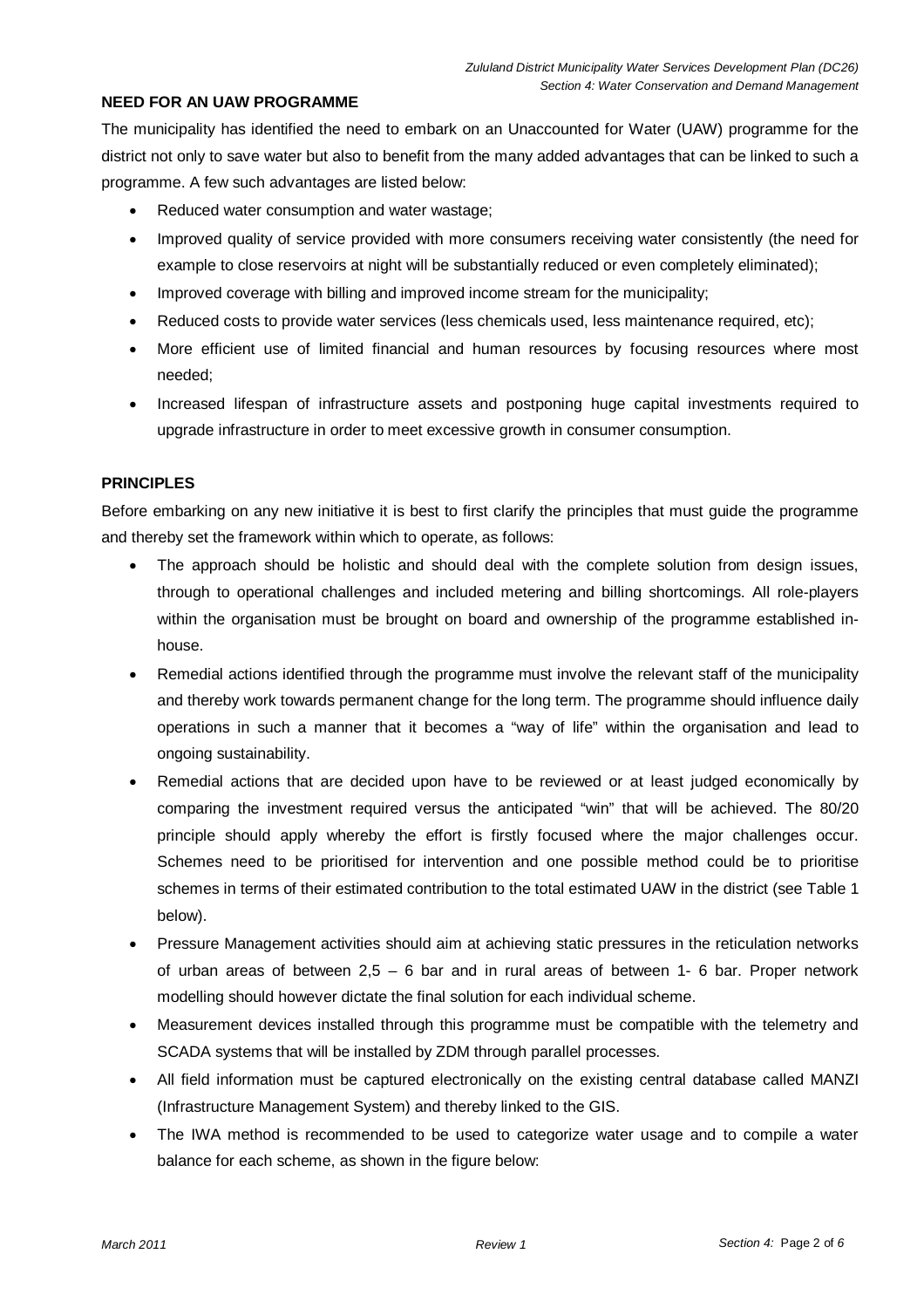| System Input<br>Volume | Authorized<br>Consumption | <b>Billed Authorized</b><br>Consumption | <b>Billed Metered</b><br>Consumption                                     | Revenue Water        |
|------------------------|---------------------------|-----------------------------------------|--------------------------------------------------------------------------|----------------------|
|                        |                           |                                         | <b>Billed Unmetered</b><br>Consumption                                   |                      |
|                        |                           | Unbilled Authorized<br>Consumption      | Unbilled Metered<br>Consumption                                          | Non Revenue<br>Water |
|                        |                           |                                         | <b>Unbilled Unmetered</b><br>Consumption                                 |                      |
|                        | <b>Water Losses</b>       | <b>Apparent Losses</b>                  | Unauthorized<br>Consumption                                              |                      |
|                        |                           |                                         | <b>Customer Meter</b><br>Inaccuracies and Data<br><b>Handling Errors</b> |                      |
|                        |                           | <b>Real Losses</b>                      | Leakage on<br>Transmission and<br><b>Distribution Mains</b>              |                      |
|                        |                           |                                         | Leakage and Overflows<br>at Storage Tanks                                |                      |
|                        |                           |                                         | Leakage on Service<br>Connections up to point<br>of Customer Meter       |                      |

**Figure 4.1: IWA Method of categorizing water use** 

## **METHODOLOGY**

The methodology to be used with the implementation of the UAW programme is summarised below:

- Understanding the functioning of the scheme from source to end user with the scheme information available;
- Managing scheme operations to achieve as closely as possible a situation where all consumers can receive water all day round and reservoirs do not have to be closed down at night (this allows for more accurate measurement);
- Identify water demand zones for each scheme and metering and logging points (temporary and permanent) and initiate implementation of the measurement devices as well as measures required to make zones discreet (see illustration below).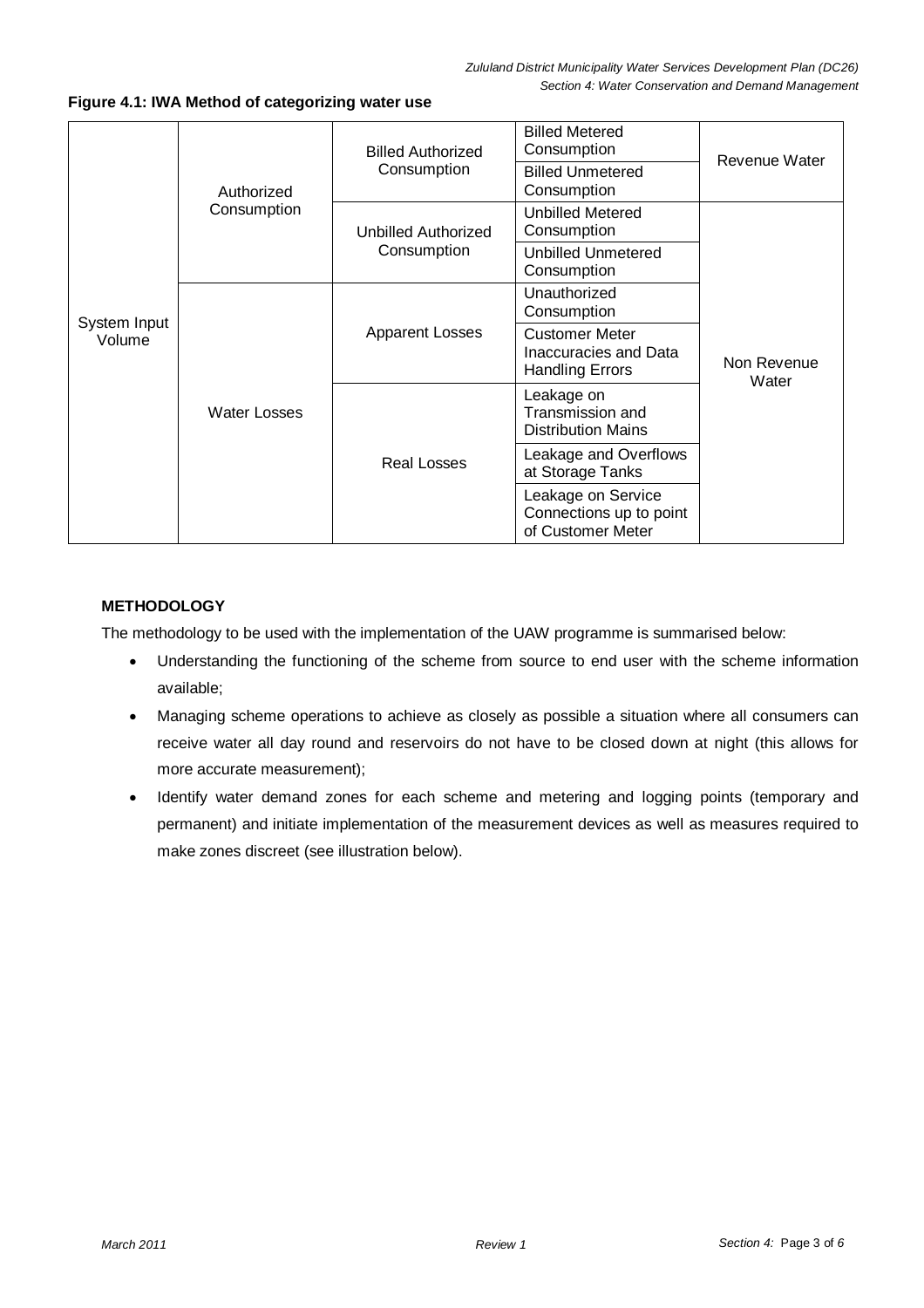Section 4: Water Conservation and Demand Management



- The accurate recording and regular review of flow profiles and water supply volumes into each discrete zone, i.e. the metering infrastructure and data logging systems, including the compilation of system water balances.
- The accurate recording and regular review of consumer demand and the sustained implementation of specific tasks (e.g. leak detection surveys, step testing, pressure management reviews, prompt burst repairs, etc.) and sustained overall maintenance of all system components.
- The roll out of a meter testing and meter replacement programme.
	- o Consumer metering and billing
	- o Identify unmetered consumers and systematically install meters at all consumer connections.
	- o Accurate and consistent billing of consumers as per the tariff policy.
	- o Deal with non-payment in accordance with the ZDM by-laws and debt collection policy.

## **PRIORITY SCHEMES**

It is difficult to determine accurately the extent of UAW in the district at this point in time and the pilot investigations that were discussed earlier indicated variances in UAW of between 41% and 68% between different schemes.

Table 4.1 (a) below lists the schemes in the district and the known System Input Volumes (SIV) as per the ZDM WSP report of March 2011. Although the state of UAW in each individual scheme is unknown it could be safely assumed, based upon the previously mentioned pilot investigations, that at least a 40% UAW scenario prevails throughout. When 40% UAW is applied and the UAW contribution from each scheme is calculated as a percentage of the total UAW for the district, the schemes can be prioritised as follows: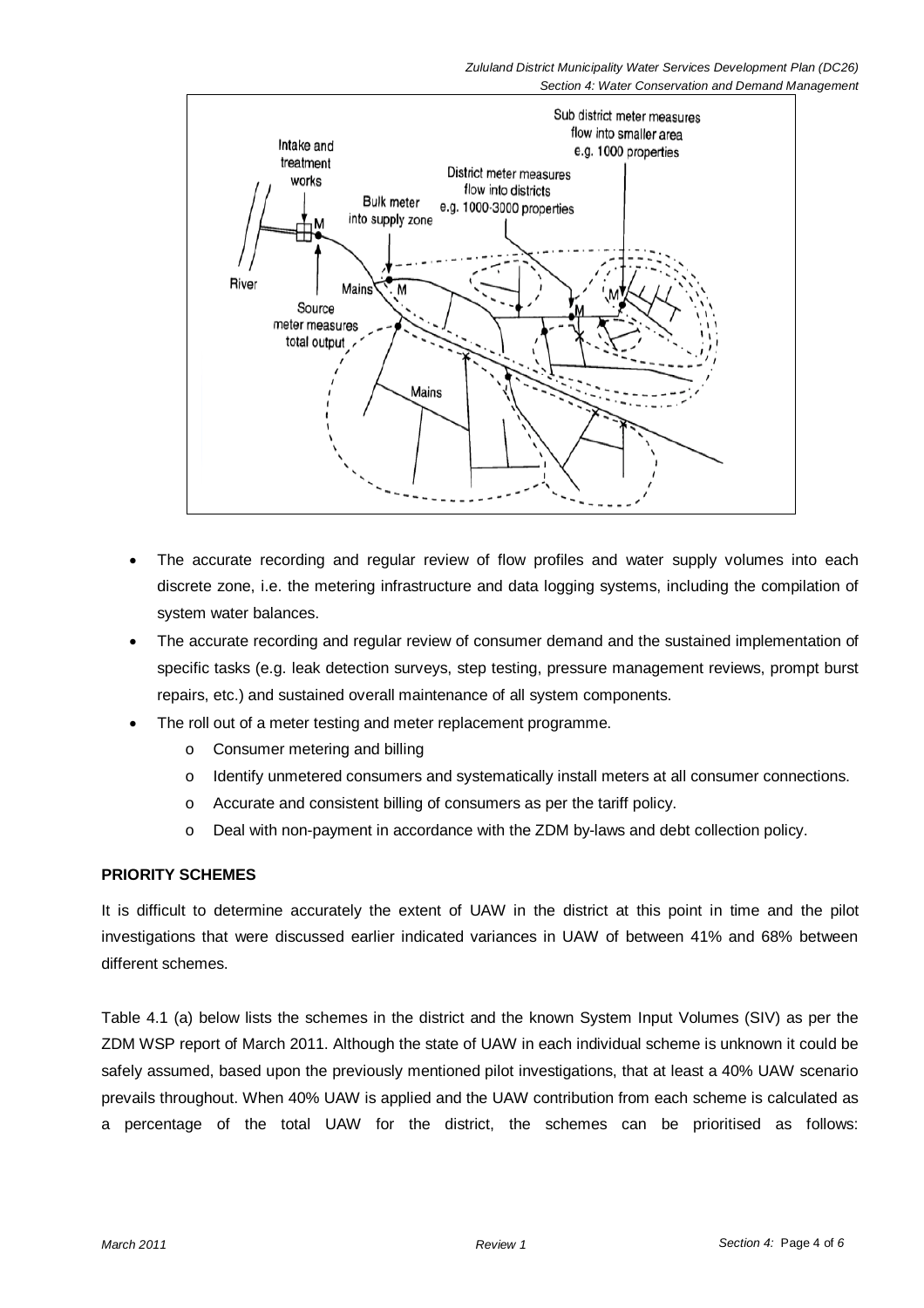Section 4: Water Conservation and Demand Management

## **Table 4.1 (a): List of schemes with total monthly production and estimated UAW**

| <b>Plant Name</b>                     | <b>Production</b><br>(Ml/month) | <b>Estimated</b><br><b>UAW</b> | % of Total<br>district UAW |
|---------------------------------------|---------------------------------|--------------------------------|----------------------------|
| Vryheid Klipfontein Vryheid Bloemveld | 373.0                           | 71%                            | 20.1%                      |
| Coronation                            | 39.1                            | 47%                            | 2.1%                       |
| Hlobane                               | 12.2                            | 59%                            | 0.7%                       |
| Paulpietersburg - eDumbe              | 82.5                            | 63%                            | 4.5%                       |
| Louwsburg                             | 12.3                            | 11%                            | 0.7%                       |
| Mpungamhlope                          | 39.5                            | 78%                            | 2.1%                       |
| eMakhosini                            | 8.5                             | 43%                            | 0.5%                       |
| Babanango                             | 13.6                            | 53%                            | 0.7%                       |
| Mandlakazi                            | 29.5                            | 94%                            | 1.6%                       |
| Enyokeni Royal Palace                 | 0.9                             | 65%                            | 0.1%                       |
| Kombuzi                               | 1.9                             | 0%                             | 0%                         |
| Nongoma                               | 156.4                           | 78%                            | 8.4%                       |
| Ophuzane                              | 13.1                            | 57%                            | 0.7%                       |
| Tholakela                             | 8.5                             | 38%                            | 0.5%                       |
| Mangosuthu                            | 32.3                            | 10%                            | 1.7%                       |
| eMondlo                               | 39.0                            | 12%                            | 2.1%                       |
| Msibi                                 | 10.1                            | 23%                            | 0.5%                       |
| Nkonsentsha                           | 1.2                             | 50%                            | 0.1%                       |
| Belgrade                              | 23.8                            | 67%                            | 1.3%                       |
| Khiphunyawo                           | 12.0                            | 66%                            | 0.6%                       |
| Khambi Village                        | 8.6                             | 80%                            | 0.5%                       |
| <b>Mountain View</b>                  | 2.5                             | 98%                            | 0.1%                       |
| Osingisingini                         | 1.7                             | 50%                            | 0.1%                       |
| Ceza                                  | 3.4                             | 50%                            | 0.1%                       |
| Sidinsi                               | 6.0                             | 11%                            | 0.3%                       |
| Ulundi - Nkonjeni                     | 623.0                           | 79%                            | 33.6%                      |
| Pongola Town/ Simdlangentsha East     | 228.8                           | 59%                            | 12.4%                      |
| Spekboom                              | 30.3                            | 44%                            | 1.6%                       |
| Khangela Royal Palace                 | 0.3                             | 29%                            | 0.1%                       |
| Mvuzini                               | 15.3                            | 54%                            | 0.8%                       |
| Nkonjeni Hospital                     | 4.6                             | 47%                            | 0.2%                       |
| Itshelejuba Hospital                  | 5.1                             | 53%                            | 0.3%                       |
| <b>Thulasizwe Hospital</b>            | 2.6                             | 9%                             | 0.1%                       |
| Masokaneni                            | 0.0                             | 0%                             | 0.0%                       |
| Purim                                 | 10.4                            | 22%                            | 0.6%                       |
|                                       | 1852                            | 43%                            | 100%                       |